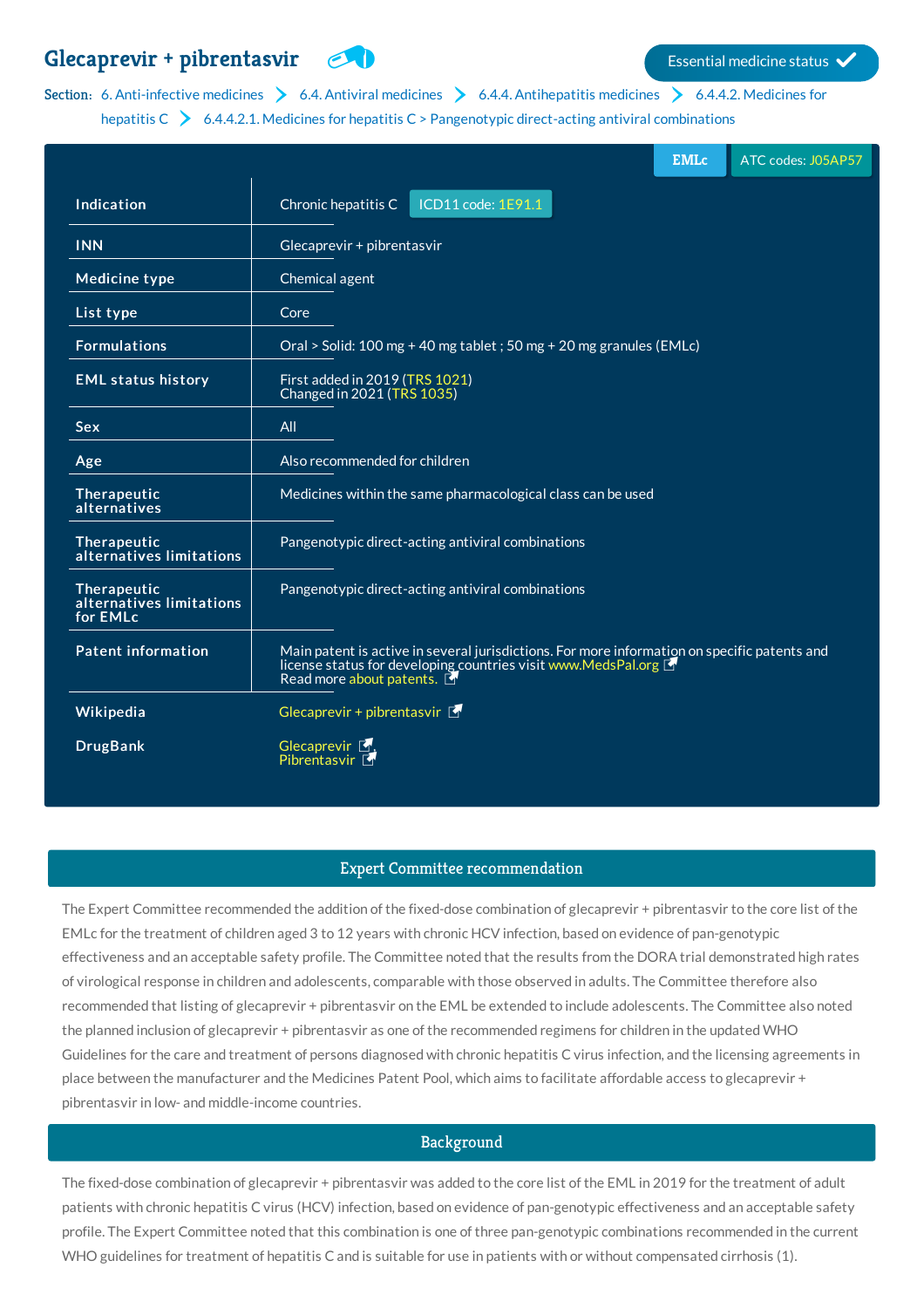#### Public health relevance

Chronic HCV infection remains a main cause of liver disease globally, with an estimated 71 million people living with chronic HCV overall as of 2015 and an estimated 1.75 million new cases a year (2). Previously, interferon-based therapy was long and difficult to tolerate, had a low success rate, and required extensive clinical and laboratory monitoring during treatment. The introduction of multiple all-oral, direct-acting antiviral treatments has led to rates of sustained virological response greater than 90% with treatment courses of 12 weeks and greatly improved safety. With these improved characteristics acknowledged, in 2016, the World Health Assembly adopted targets for the elimination of chronic HCV as a public health threat by 2030 (3). Treatment of chronic HCV in adults in low- and middle-income countries has been scaled up as availability of direct-acting antiviral treatments has increased. Little emphasis has been placed on chronic HCV in children, and the prevalence, epidemiology and natural history of infection are less well understood in children than in adults. A recently published modelling exercise estimated that 3.26 million children are living with chronic HCV infection, and 20 countries account for 80% of all cases in patients aged 0–18 years. Countries with the highest number of children with chronic HCV include China, Egypt, India, Nigeria and Pakistan (4). The main mode of acquisition of HCV infection in children is mother-to-child transmission, although older children and adolescents may become infected through unsafe injection practices or poor infection control practices. About 5% of infants born to mothers with HCV infection will acquire the infection, up to 10% if the mother is co-infected with HIV. The risk of transmission increases with increasing levels of maternal HCV RNA (5). Most children with liver disease are asymptomatic or minimally symptomatic and cirrhosis and hepatocellular carcinoma are rare in this age group, which allows treatment to be deferred in younger children according to previous treatment guidelines. As noted in a recent publication, including children and adolescents in national HCV surveillance, testing and treatment programmes can eventually help achieve the goal of HCV elimination (6).

#### Benefits

The DORA study is a paediatric trial of glecaprevir + pibrentasvir in patients aged 3 to < 18 years being conducted by Abbvie. To date, the registration study has enrolled children with chronic HCV infection at sites in Belgium, Canada, Germany, Japan, Puerto Rico, Russian Federation, Spain, United Kingdom of Great Britain and Northern Ireland and United States of America across four age groups: 12–17 years (n = 47), 9–11 years (n = 29), 6–8 years (n = 27) and 3–5 years (n = 24) (7,8). Results from DORA part 1 were submitted for regulatory review and led to the approval of glecaprevir + pibrentasvir for use in children 12 years of age and older or weighing at least 45 kg. Across this age group, about 79% were infected with genotype 1 HCV, 6% with genotype 2, 8% with genotype 3 and 6% with genotype 4. Adolescents received 300 mg/120 mg (glecaprevir/pibrentasvir) once daily for 8 weeks or for 16 weeks (HCV genotype 3, treatment experienced), after which they were monitored for 12 weeks to assess treatment response. Overall, 100% of the study participants achieved sustained virological response (95% CI 92.4 to 100.0). The study showed that the plasma concentrations of glecaprevir and pibrentasvir in the participants were comparable to those observed in adults receiving the recommended dose (7). DORA part 2 was a phase II/III, non-randomized, open-label, multinational study that evaluated the efficacy, safety and pharmacokinetics of a glecaprevir + pibrentasvir paediatric granules formulation in children aged ≥ 3 to < 12 years with HCV infection (genotype 1–6) (8). Participants were divided into three age groups. In each group, participants were first enrolled in parallel into an intense pharmacokinetics portion to characterize the pharmacokinetics and safety in each age group, followed by a non-intense pharmacokinetics safety and efficacy portion. Treatment durations were based on adult treatment recommendations in accordance with local prescribing labels. Data for the three age groups in DORA part 2 are summarized in Table 3. Table 3. Characteristics of the participant groups in the DORA part 2 trial Characteristic Age group (years) Total 9–11 6–8 3–5 Sample size (n) 29 27 24 80 SVR12, no. (%) 27 (93) 27 (100) 23 (96) 77 (96) Relapse, no. 1a 0 0 1 Treatment discontinuation, no. 1b 0 1c 2 Dose glecaprevir/pibrentasvir (mg) 250/100 200/80 150/60 NA SVR12: sustained virological response 12 weeks after the end of the treatment; NA: not applicable. a One participant relapsed after treatment in week 4. b One participant prematurely discontinued the trial due to a drug-related rash. c One participant refused to swallow the granule formulation and prematurely discontinued the trial after having received a partial dose on Day 1. This participant did not receive subsequent doses. Jonas MM, at al., 2020 (8). In summary, high rates of sustained virological response 12 weeks post-treatment were seen in children aged ≥ 3 to < 12 years with chronic HCV infection. No virological failures were seen on the dose ratio of 50 mg/20 mg.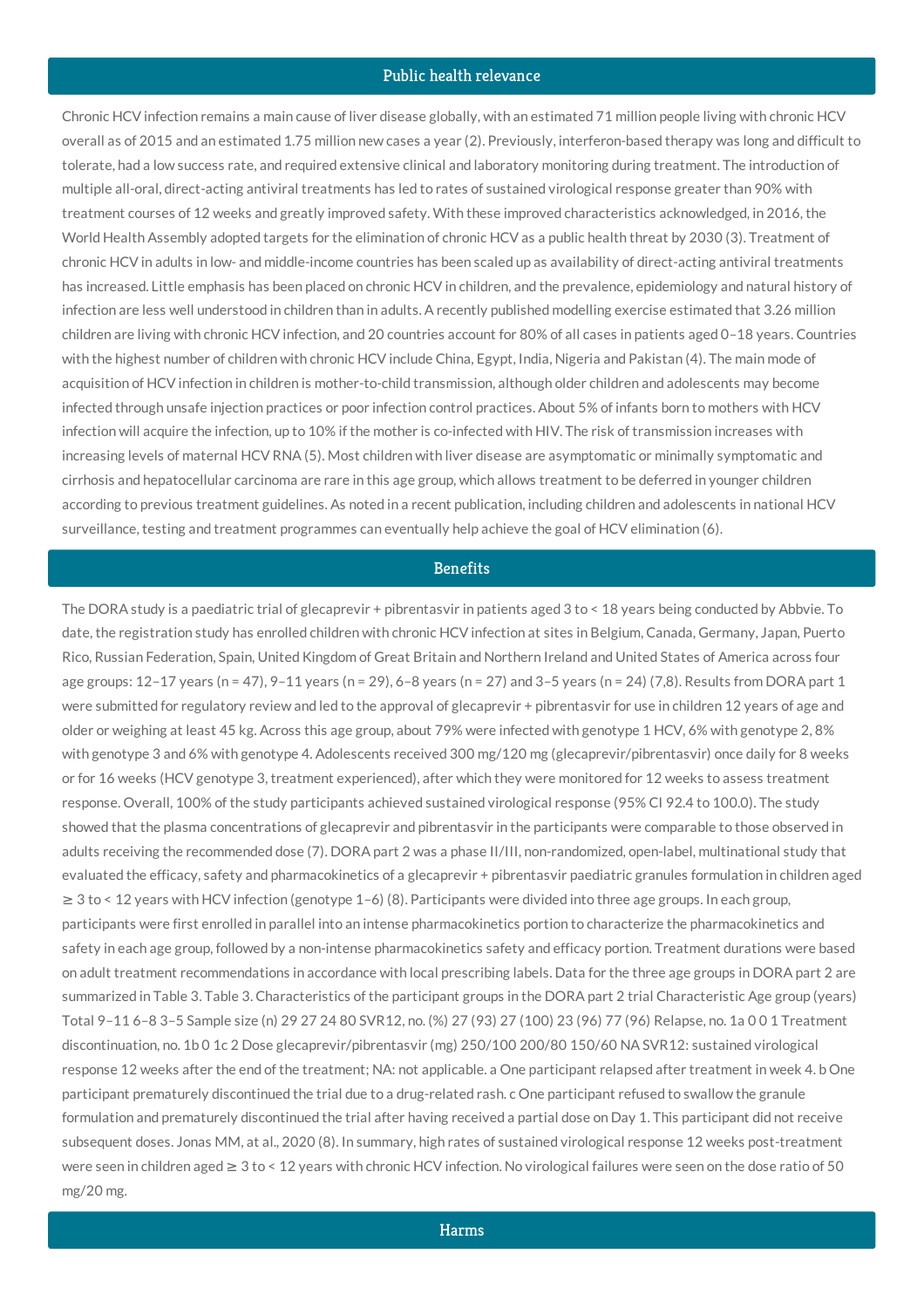To date, the number of children treated with glecaprevir + pibrentasvir is very small. Direct-acting antiviral treatments in general, and glecaprevir + pibrentasvir in particular, are well tolerated and serious adverse events are uncommon. Glecaprevir + pibrentasvir was generally well tolerated in the paediatric registration trial (7,8). In the phase II and phase III adult registration trials of glecaprevir + pibrentasvir, the most commonly observed adverse reactions (all severity grades) in participants receiving 8 weeks of glecaprevir + pibrentasvir treatment were headache and fatigue. Less than 0.1% of participants treated with glecaprevir + pibrentasvir experienced serious adverse reactions, e.g. transient ischaemic attack (9). The most common adverse events among the 47 adolescents in the older DORA group included nasopharyngitis (26%), upper respiratory tract infection (19%), headache (17%), fatigue (11%), oropharyngeal pain (11%) and pyrexia (11%). There was no grade 3 or higher aminotransferase or bilirubin elevations, no liver-related toxicities and no cases of drug-induced liver injury (7). In the younger DORA groups, adverse events were mild and no serious adverse events occurred. One adverse event led to treatment discontinuation. The most common adverse events observed in the 80 participants included headache (14%), vomiting (14%) and diarrhoea (10%) (8). No comparative safety data with other direct-acting antiviral regimens in paediatric patients are available. A systematic review of 39 studies that evaluated the efficacy and safety of direct-acting antiviral treatments in 1796 children and adolescents reported all regimens studied, including glecaprevir + velpatasvir, were well tolerated (10). No specific safety issues associated with glecaprevir + pibrentasvir are known that would be expected to pose a different risk in an international health setting. No special laboratory monitoring is required, so no potential harm is likely to patients if this function is not available in a clinic setting in low and middle income countries.

# Additional evidence

Pharmacokinetic characteristics of the 50 mg + 20 mg paediatric formulation of glecaprevir + pibrentasvir were evaluated in the three age groups in part 2 of the DORA study (11). After pharmacokinetic samples were analysed, doses were adjusted from an initial dose ratio of 40 mg + 15 mg to 50 mg + 20 mg to achieve therapeutic exposures similar to adults. The final paediatric weightbased dosages are shown in Table 4. Table 4. Final paediatric dosages of glecaprevir + pibrentasvir based on weight Age group/weight band Dose (glecaprevir + pibrentasvir) 9 to < 12 years/30 kg to < 45 kg 250 mg + 100 mg 6 to < 9 years/20 kg to < 30 kg 200 mg + 80 mg 3 to < 6 years/12 kg to < 20 kg 150 mg + 60 mg The pharmacokinetic exposures of glecaprevir and pibrentasvir in paediatric patients were comparable to exposures in adults and adolescents, and the final doses used achieved target exposure levels.

#### Cost / cost effectiveness

A recent study surveyed the current prices of originator direct-acting antiviral medicines in 50 countries (12). The cost of a standard adult course of glecaprevir + pibrentasvir compared well with that of other direct-acting antiviral combinations: median originator prices per standard course were US\$ 41 000 for sofosbuvir, US\$ 27 000 for daclatasvir, US\$ 34 000 for sofosbuvir + velpatasvir and US\$ 31 000 for glecaprevir + pibrentasvir. The variability of pricing across countries was high. Generic prices estimated based on costs of active pharmaceutical ingredients (API), excipients, manufacturing of finished pharmaceutical product, taxes and a 10% profit margin were approximately 1000 times lower than the originator prices cited above: US\$ 58 for sofosbuvir + velpatasvir and US\$ 31 for sofosbuvir + daclatasvir. The API cost data for glecaprevir + pibrentasvir were insufficient to calculate an estimated cost of a generic formulation, but the data above indicate that the price of a generically produced product could be comparable to that of generically produced alternative fixed dose combinations.

# WHO guidelines

Glecaprevir + pibrentasvir is one of the three recommended pan-genotypic regimens for adults in the 2018 WHO Guidelines for the care and treatment of persons diagnosed with chronic hepatitis C virus infection (2). Glecaprevir + pibrentasvir is expected to be added as a treatment for adolescents and children with chronic HCV infection in the planned update to the guideline chapter on treatment in adolescents and children. The regimen is expected be recommended as therapy for paediatric patients for whom dosing recommendations and an appropriate formulation are available. This update will be published in mid-2021 as a rapid communication policy brief, and the updated chapter on treatment of adolescents and children will be included in the overall WHO consolidated guidelines on testing, care and treatment of viral hepatitis to be published at the end of 2021.

#### Availability